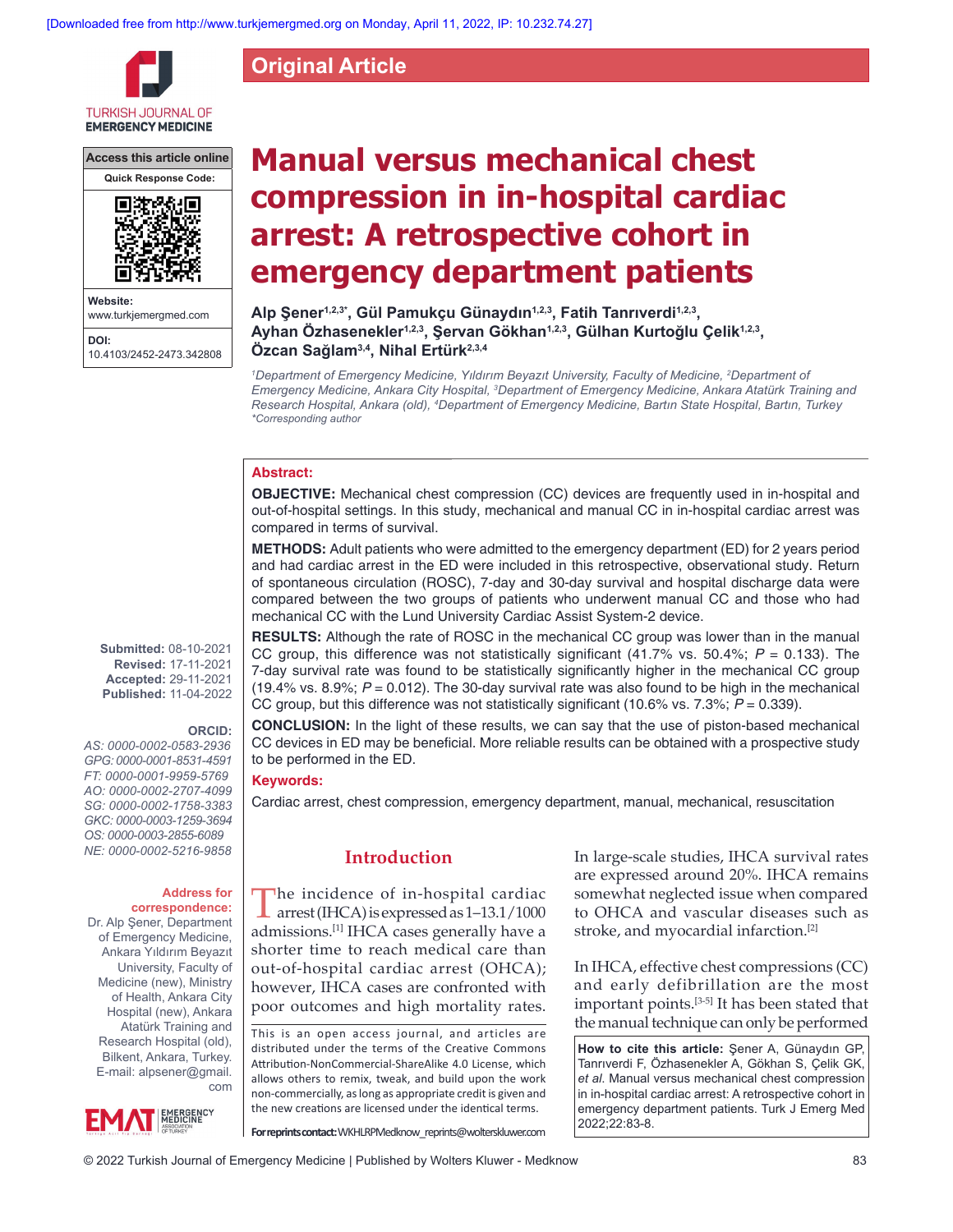Şener, *et al*.: Mechanical versus manual chest compression

## **Box‑ED**

#### **What is already known on the study topic?**

There is no clear evidence yet that mechanical chest compression (CC) has an effect on long‑term survival.

## **What is the conflict on the issue? Has it important for readers?**

As far as we could detect in the literature, it is the only study evaluating the effectiveness of mechanical CC devices in cardiac arrest cases in emergency department settings.

#### **How is this study structured?**

This was a single-center, retrospective observational study.

## **What does this study tell us?**

The 7‑day survival rate was found to be statistically significantly higher in the mechanical CC group. In addition, the 30‑day survival rate was found to be high in the mechanical CC group; but this difference was not statistically significant.

optimally in 45% of OHCA and these wrong practices decrease the success of resuscitation.<sup>[6,7]</sup> Piston-based and load distribution band devices are the most commonly used devices which can perform CC at the optimal depth and speed with minimal intervals.[7] Lund University Cardiac Assist System‑2 (LUCAS‑2) device was used in this study.

There is no clear evidence yet that mechanical CC has an effect on long‑term survival. It is seen in the literature that the majority of studies were conducted for OHCA cases.[8] Few studies have evaluated the effectiveness of these devices in IHCA cases.[9‑14] In this study, we compared CC performed with the LUCAS-2 device with CC performed manually using our retrospective data on IHCA cases in the emergency department (ED).

# **Methods**

This retrospective cohort study was conducted on patients who were admitted between January 2016 and January 2018 in the ED of a tertiary referral center. All interventions for patients are performed on portable patient stretchers.

Patients in the adult age group ( $\geq$ 18 years of age) who had cardiac arrest during ED follow-up were included in this study and those who had cardiac arrest before admission and/or cardiopulmonary resuscitations (CPRs) performed outside of the ED, under 18 years of age, who are pregnant, and were not suitable for LUCAS-2 (too large or small body size) were excluded. The LUCAS‑2 device was included in the ED inventory on January 15, 2017. Based on this date, two groups have been designed; manual CC technique was used in all patients admitted between January 1, 2016, and December 31, 2016, mechanical CC technique was used in patients admitted between January 15, 2017, and January 15, 2018, with the LUCAS-2 device.

The mechanical CC was performed with the LUCAS-2 CC System. This device is put into use to eliminate handicaps such as insufficient depth of compression and long interruptions, which are thought to be caused by manual CC. It is stated that LUCAS‑2 provides compression at a speed of at least 100/min and at least 4–5 cm depth as a standard. LUCAS‑2 system consists of a small backboard that acts as a support at the bottom, a rechargeable battery and compression mechanism. While compressing with the silicon suction cup located at the end of the compression mechanism, it also provides active decompression.

Data on the insertion time of the LUCAS-2 device to the patient are not available in this study. However, subjectively, we can express this time as seconds in the resuscitation room, and as 1–2 min in maximum outside the resuscitation room, since the device is brought to the patient's side. In any case, we should also state that manual resuscitation was carried out until the placement of LUCAS-2.

The demographic data of the patients, the initial rhythm, and the duration of CPR were recorded and analyzed. Patients with ST elevation or critical lesion on coronary angiography (pre‑arrest or after Return of spontaneous circulation [ROSC]), or troponin positivity with chest pain at admission were considered in the cardiac group, and patients with a suspected or definite focus of infection and meeting the criteria for systemic inflammatory response syndrome were considered in the septic group.

ROSC, 7/30‑day survival, and discharge with survival rates were analyzed as the primary outcome. In this study, ROSC was defined as the ability to maintain the pulse detected from the carotid or femoral region for at least 5 min after the return. The data were collected from the hospital information management system and ED patient examination forms over a period of 3 months retrospectively.

Ethical approval for this study was obtained from the local ethics committee of the Yildirim Beyazit University Faculty of Medicine (25.06.2018/154). Informed consent was not obtained from the patients due to retrospective design. The study was conducted in accordance with the principles of the World Medical Association Declaration of Helsinki.

## **Statistical analysis**

Statistical analysis was performed with SPSS Statistics for Windows, version 16.0 (SPSS Inc., Chicago, Ill., USA).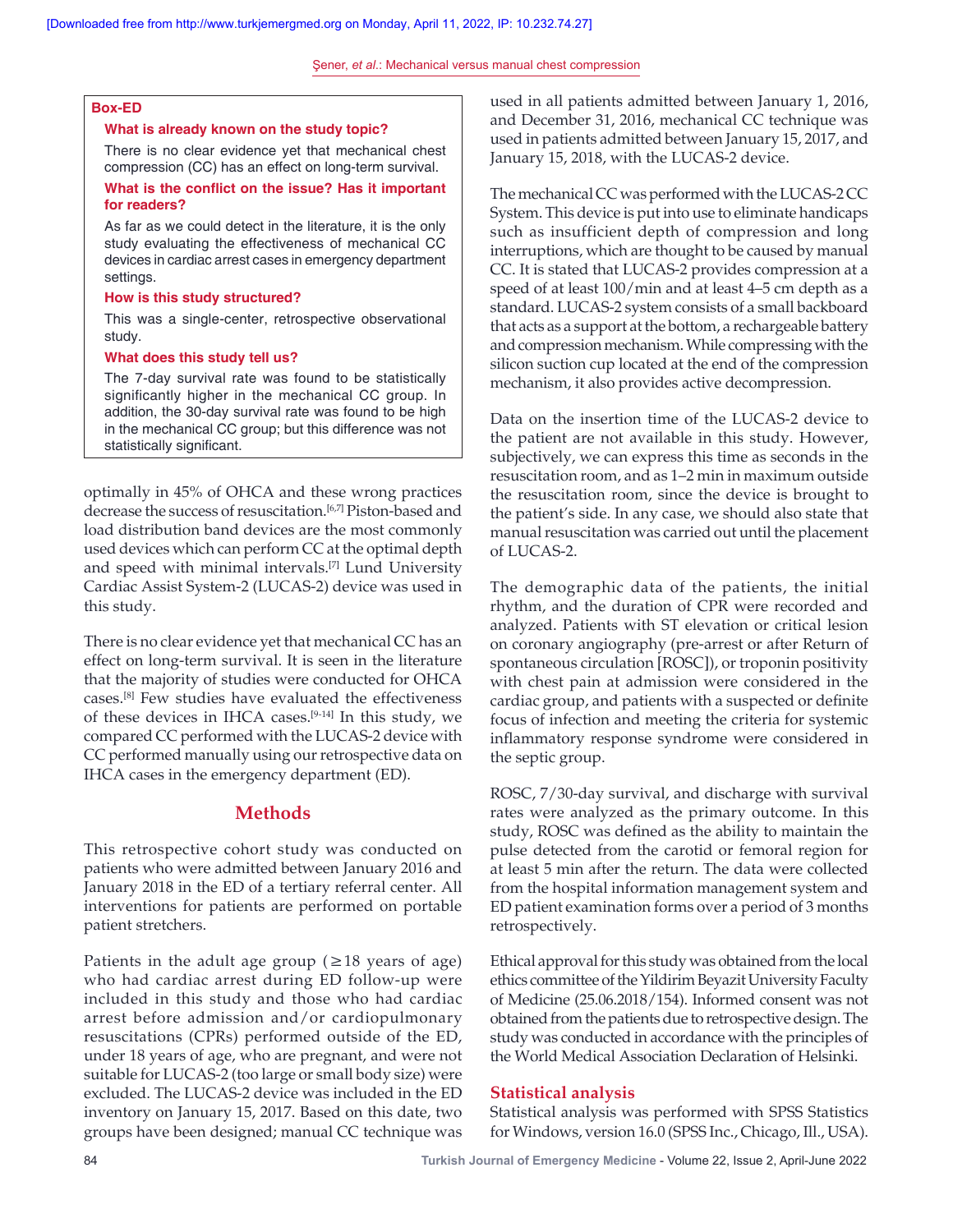**Table 1: Demographic features**

Frequency distributions of ordinal data were analyzed using the Pearson Chi‑Square test. The distribution analysis of continuous data was evaluated using the Shapiro–Wilk test. Mann–Whitney‑*U*‑test was used for the analysis of the median of the data that did not comply with the normal distribution, and the Independent Samples-*t*-test was used to compare the means of the normally distributed data. *P* < 0.05 level was accepted for statistical significance.

# **Results**

A total of 303 patients were included in the study; manual CC was applied to 123 (40.6%) and mechanical CC was applied to 180 (59.4%) of them. Patients in the two groups show a homogeneous distribution in terms of demographical parameters [Table 1]. The median age (interquartile range) was found to be 77 (21) and 75 (21.75) in the manual and mechanical CC groups, respectively. Although the female gender was higher in the manual CC group (52.8% vs. 43.9%). It was observed that 73.9% of the whole group were over 65‑year‑old [Table 1].

The comparison of vital findings is shown in Table 2. In laboratory analysis, sodium level was statistically significantly higher in the manual group (Median: 138 vs.  $135 \text{ mEq/L}; P = 0.008$ ; there was no significant difference between the two groups in terms of other laboratory parameters (white blood cell, hemoglobin, hematocrit, platelet, glucose, urea, potassium, albumin, international normalized ratio, and troponin)(*P*>0.050). The respiratory rate was found to be significantly higher in the mechanical CC group and the body temperature in the manual CC group [Table 2]. When the etiology of cardiac arrest was analyzed, it was seen that infective causes and cardiac causes were most frequently encountered [Table 3].

The rate of ROSC (in total:  $N = 137; 45.2\%$ ) in the mechanical CC group was lower than the manual CC group, this difference was not statistically significant (41.7% vs. 50.4%; *P* = 0.133). The 7‑day survival rate (in total: *N* = 46; 15.2%) was found to be statistically significantly higher in the mechanical CC group (19.4% vs. 8.9%; *P* = 0.012). The 30-day survival rate (in total:  $N = 28$ ; 9.2%) was again found to be higher in the mechanical CC group, but this difference was not statistically significant (10.6% vs. 7.3%; *P* = 0.339) [Table 3]. These analyses were repeated in patients with atraumatic cardiac arrest subgroup, and similarly, the 7‑day survival rate was found to be statistically significantly higher in the mechanical CC group and no statistically significant difference was found in the ROSC and 30‑day survival rates [Table 3].

In the analysis performed by dividing the patients into two groups as young (<65 years) and elderly (65 years),

| <b>Parameters</b> | CPR groups, $n$ $%$ | <b>Chi-square</b> |          |
|-------------------|---------------------|-------------------|----------|
|                   | <b>Manual</b>       | <b>Mechanical</b> | $test-P$ |
| Age               |                     |                   |          |
| Median (IQR)      | 77 (65-86)          | 75 (62.25-84)     | $0.238*$ |
| Minimum-maximum   | 18-97               | 23-98             |          |
| $\geq$ 65 years   | 94 (76.4)           | 130 (72.2)        | 0.413    |
| Gender            |                     |                   |          |
| Female            | 65 (52.8)           | 79 (43.9)         | 0.125    |
| Season            |                     |                   |          |
| Spring            | 31(25.2)            | 50 (27.8)         | 0.549    |
| Summer            | 26(21.1)            | 28 (15.6)         |          |
| Autumn            | 29 (23.6)           | 39 (21.7)         |          |
| Winter            | 37(30.1)            | 63 (35.0)         |          |
| Shift             |                     |                   |          |
| $8 - 16$          | 47 (38.2)           | 63 (35.0)         | 0.755    |
| 16-24             | 43 (35.0)           | 62 (34.4)         |          |
| 24-08             | 33 (26.8)           | 55 (30.6)         |          |
| CAD               | 39 (31.7)           | 50 (27.8)         | 0.461    |
| <b>DM</b>         | 33 (26.8)           | 41 (22.8)         | 0.420    |
| <b>HT</b>         | 37 (30.1)           | 65 (36.1)         | 0.275    |
| <b>CVD</b>        | 10(8.1)             | 10 (5.6)          | 0.375    |
| <b>COPD</b>       | 10(8.1)             | 18 (10.0)         | 0.571    |
| <b>LTOT</b>       | 8(6.5)              | 10(5.6)           | 0.732    |
| <b>PTE</b>        | 2(1.6)              | 5(2.8)            | 0.512    |
| CA                | 12 (9.8)            | 30(16.7)          | 0.087    |
| <b>CKD</b>        | 12 (9.8)            | 26 (14.4)         | 0.226    |

\*Mann‑Whitney‑U test. CPR: Cardiopulmonary resuscitation, IQR: Interquartile range, CAD: Coronary artery disease, DM: Diabetes mellitus, HT: Hypertension, CVD: Cerebrovascular disease, COPD: Chronic obstructive pulmonary disease, LTOT: Long‑term oxygen therapy, PTE: Pulmonary thromboembolism, CA: Malignancy, CKD: Chronic kidney disease

#### **Table 2: Vital signs**

| <b>Vital signs</b>    | <b>CPR groups-median (IQR)</b> | <b>Mann-Whitney</b> |              |  |
|-----------------------|--------------------------------|---------------------|--------------|--|
|                       | <b>Manuel</b>                  | <b>Mechanical</b>   | -U test- $P$ |  |
| SBP (mmHg)            | 110 (90-120)                   | 101 (83.5-121.5)    | 0.908        |  |
| DBP (mmHg)            | 61 (50-80)                     | 64 (50-80)          | 0.583        |  |
| HR (/min)             | 110 (81.75-120)                | 100 (85-120)        | 0.087        |  |
| BT (°C)               | 36.3 (36.1-36.6)               | 36.0 (36.0-36.4)    | < 0.001      |  |
| SatO <sub>2</sub> (%) | 90 (84-94)                     | 91 (85-95)          | 0.331        |  |
| RR (/min)             | 18 (14-22)                     | 24 (18-30)          | < 0.001      |  |
| Glucose<br>(stick)    | 150 (102.25-220.5)             | 170 (113-261)       | 0.162        |  |
| <b>GCS</b>            | 14 (8-15)                      | 13 (11-14)          | 0.277        |  |

IQR: Interquartile range, SBP: Systolic blood pressure, DBP: Diastolic blood pressure, HR: Heart rate, BT: Body temperature, SatO2: Oxygen saturation, RR: Respiratory rate, GCS: Glasgow Coma Scale, CPR: Cardiopulmonary resuscitation

the 30‑day survival rate was higher in the young group (12.7% vs. 8.0%), but this difference was not statistically significant ( $P = 0.087$ ). In the patient group with at least one comorbid disease, the 30‑day survival rate was found to be higher (10.3% vs. 6.7%) compared to those without; however, this difference was not found to be statistically significant ( $P = 0.315$ ). While 30-day survival was 9.8% in atraumatic patients, it was 0.0% in the traumatic group. Survival was significantly higher in the group with initial arrest rhythm VF/pulseless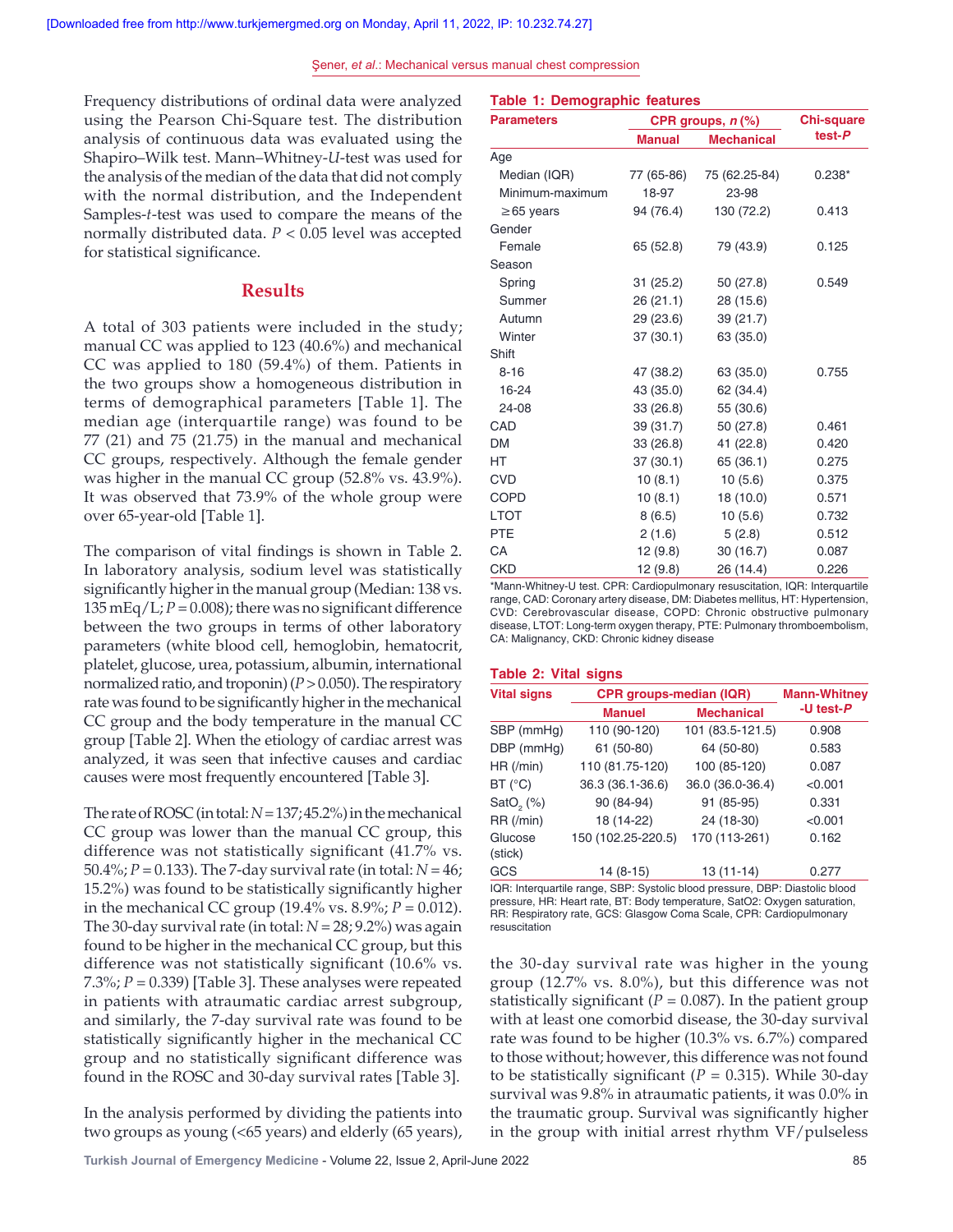#### Şener, *et al*.: Mechanical versus manual chest compression

|  |  |  | Table 3: Main parameters |  |
|--|--|--|--------------------------|--|
|--|--|--|--------------------------|--|

| <b>Parameters</b>                | <b>CPR</b> groups |                     | Chi-square test-P |
|----------------------------------|-------------------|---------------------|-------------------|
|                                  | Manual, $n$ $%$   | Mechanical, $n$ $%$ |                   |
| Etiology                         |                   |                     |                   |
| Septic                           | 36(29.3)          | 60 (33.3)           | 0.250             |
| Cardiac                          | 18 (14.6)         | 39 (21.7)           |                   |
| Trauma                           | 8(6.5)            | 10(5.6)             |                   |
| Undefined                        | 61(49.6)          | 71 (39.4)           |                   |
| Traumatic                        | 8(6.5)            | 10(5.6)             | 0.732             |
| Initial arrest rhythm            |                   |                     |                   |
| Asystole/PEA                     | 102 (82.9)        | 134 (74.4)          | 0.081             |
| VF/pulseless VT                  | 21(17.1)          | 46 (25.6)           |                   |
| CPR duration >20 min             | 68 (55.3)         | 81 (45)             | 0.079             |
| CPR duration (min)-median (IQR)  | $35(10-45)$       | 20 (10-45)          | $0.279*$          |
| All patients                     |                   |                     |                   |
| <b>ROSC</b>                      | 62 (50.4)         | 75 (41.7)           | 0.133             |
| 7-day survival                   | 11(8.9)           | 35(19.4)            | 0.012             |
| 30-day survival and/or discharge | 9(7.3)            | 19 (10.6)           | 0.339             |
| Atraumatic group (n=285)         |                   |                     |                   |
| <b>ROSC</b>                      | 59(51.3)          | 73 (42.9)           | 0.184             |
| 7-day survival                   | 11(9.6)           | 34(20.0)            | 0.020             |
| 30-day survival and/or discharge | 9(7.8)            | 19 (11.2)           | 0.420             |

\*Mann Whitney-U test. PEA: Pulseless electrical activity, IQR: Interquartile range, ROSC: Return of spontaneous circulation, VF: Ventricular fibrillation, VT: Ventricular tachycardia

VT compared to the group with asystole/National Education Association (16.4% vs. 7.2%; *P* = 0.022). 30‑day survival was found to be statistically significantly lower in the group with a CPR duration of more than 20 min compared to the group with a maximum of 20 min (2.0% vs. 16.2%; *P* < 0.001).

# **Discussion**

Mechanical CC devices are tools developed to be an alternative to manual CC. These devices are considered to be useful in overcoming the fatigue problem of CPR practitioners and performing CC at standard speed and depth.[15] In another aspect, some complications related to these devices are mentioned in the literature such as pneumothorax, rib fracture, and organ injuries.[14,16,17] Another important point is that the vast majority of studies so far have been conducted on OHCA cases; studies on IHCA cases are limited.

In this study, the effect of manual and mechanical CC performed with the LUCAS‑2 device in a group of adult patients with cardiac arrest during ED follow‑up was analyzed retrospectively. As far as we can determine, this is the first study conducted specifically for the ED setting. In this study, mechanical CC was not superior to manual CC in terms of ROSC, 30‑day survival, and discharge parameters in cardiac arrest patients. However, mechanical CC seems superior to manual CC in terms of 7‑day survival.

Studies have shown a wide spectrum of results, such as  $0\% - 42\%$ , in terms of survival at discharge rate.<sup>[2]</sup> In large-scale studies, this rate is found to be around 20%.<sup>[2]</sup> In this study, survival at discharge rate was found to be 9.2% in all patients. We think that the reasons for this low rate compared to recent studies include the ED conditions, the inclusion of trauma, older age, different diagnosis, different treatment methods in the different intensive care units, and the fact that the "do-not-resuscitate" order was not applied. Cardiac causes are the most frequent reason of cardiac arrest in the literature.<sup>[2]</sup> In the results of our study, it was seen that septic (infective) causes were at the forefront. The intensive admission of elderly home care patients with high comorbidities to our hospital may be the reason for this situation.

OHCA cases have been analyzed more frequently on this issue. In the meta‑analysis published by Gates *et al*., it was stated that mechanical CC devices do not have any benefit in terms of ROSC, 30‑day survival, and good neurological outcomes in OHCA cases.<sup>[18]</sup> In the meta-analysis of Liu *et al*. in 2019, it was stated that there was no statistically significant difference between manual CC and LUCAS in OHCA cases in terms of good clinical outcomes.[19] In the meta‑analysis of Couper *et al*., it was stated that the use of mechanical CC devices in IHCA cases was associated with improved hospital and 30‑day survival. Although the level of evidence is low, 3 randomized controlled trials and 1 observational study evaluated in this meta‑analysis stated that the use of mechanical CC was associated with short‑term survival.[11] Halperin *et al*. and Timerman *et al*. included in this meta‑analysis reported a relationship between mechanical CC and improvement in coronary perfusion.[20,21] In addition, Parnia *et al*. found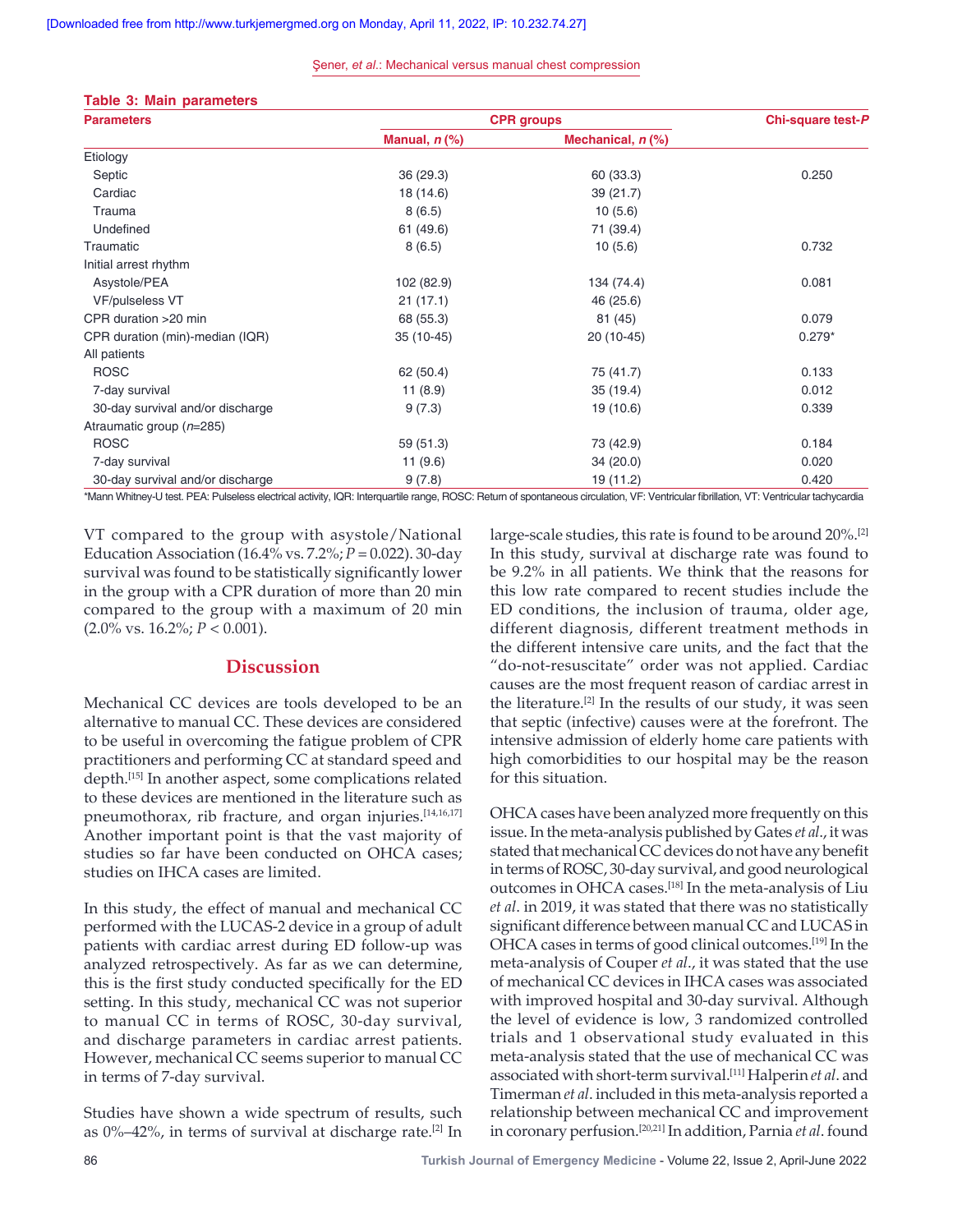# **Conclusion**

a relationship between mechanical CC and increased cerebral oxygenation with low evidence.[11,22] In the meta‑analysis published by Couper *et al*., it is stated that there are more positive results in IHCA than in OHCA reviews. It is stated that this difference may be primarily related to the low levels of evidence in this meta-analysis, and the ease of using mechanical devices in the hospital environment. In addition, it is stated that ED studies are excluded in this meta‑analysis. Hock Ong *et al*. achieved better neurological outcomes and survival rates in their study in the ED using a mechanical CC device based on a load‑distributing band and the majority of cases were patients who entered the ED in cardiac arrest.[23] In our study, we excluded the patients entering the ED as cardiac arrest. Another issue is that the soft layer under the patient reduces the effectiveness of CC in IHCA cases with manual CC. This factor is ruled out a little more because of the stiffer stretchers in the ED. ED and other in‑hospital ward settings are not similar. EDs are environments where standardization can be achieved at an optimal level, usually due to the sufficient number of personnel and equipment. We can say that this advantage may also be in question in our study settings and affect the main outcomes.

Similar to the literature,<sup>[24]</sup> the low survival rate  $(8\%)$ in the group over 65 years of age is remarkable. The hospital, where the study was conducted, is an advanced training and research hospital where patients with high comorbidity are referred; these low survival rates can be explained by this situation. In the study of David *et al*. survival rates of the trauma and medical arrest, groups were found to be statistically similar.<sup>[25]</sup> Unlike this study, all our patients in the trauma group ( $n = 18$ ) were observed not to have survived at 30 days. In addition, better survival rates in cases presenting with shockable rhythms are similar to the literature (supported the early defibrillation). Contrary to this statement, it should be taken into account that in our study survival in cardiac arrests with a CPR duration of more than 20 min was extremely low. However, it is not appropriate to make a recommendation about the duration of CPR with these study results.

# **Limitations**

The main limitations of our study are its retrospective design and being a single center study. As this study is limited to the ED, it may not fully simulate out‑of‑hospital and other in‑hospital areas due to different conditions related to the soft layers in in‑hospital areas and the stiff trauma board layers in out‑of‑hospital areas. It is also considered important that the etiology of the cardiac arrest cannot be clarified in most of the patients of both two groups, due to the ED conditions. Finally, data on CC complication rates are not available in this study.

This IHCA study is actually the first study on this subject specific to the ED environment. As a result, although there is no significant difference between mechanical CC performed in the ED compared to manual CC in terms of ROSC, it has been observed that mechanical CC provides statistically significantly higher 7‑day survival rates. On the other hand, the 30‑day survival rate was higher in the mechanical CC group, but the difference was not statistically significant. These confusing results may be due to the advanced age and the high rate of uncertain and/or septic etiologies. COVID-19 patients were not discussed in this study due to the period it was conducted, we think that the use of mechanical CC devices in patients with COVID-19 should be seriously evaluated in order to reduce the risk of transmission.

#### **Acknowledgments**

The authors state no additional individuals to acknowledge.

#### **Author contributions**

AŞ, GPG, FT, AÖ, ŞG, GKÇ, ÖS, and NE conducted the study concept and design, analysis, and interpretation of the data, drafting of the manuscript, critical revision of the manuscript for important intellectual content; AŞ conducted the statistical analysis and AŞ, ÖS and NE conducted the acquisition of the data.

#### **Conflicts of interest**

None Declared.

#### **Ethical approval**

Ethical approval for this study was obtained from the local ethics committee of the Yildirim Beyazit University Facultyof Medicine (25.06.2018/154).

#### **Informed consent**

Informed consent was not obtained from the patients due to the retrospective design.

## **Financial support and sponsorship**

None.

# **References**

- 1. Moriwaki K, Watanabe T, Yasuda M, Katagiri T, Ueki M, Kurita S, *et al.* An outcome study of adult in‑hospital cardiac arrests in non‑monitored areas with resuscitation attempted using AED. Am J Emerg Med 2020;38:2524‑30.
- 2. Andersen LW, Holmberg MJ, Berg KM, Donnino MW, Granfeldt A. In‑hospital cardiac arrest: A review. JAMA 2019;321:1200‑10.
- 3. Neumar RW, Otto CW, Link MS, Kronick SL, Shuster M, Callaway CW, *et al.* Part 8: adult advanced cardiovascular life support: 2010 American Heart Association guidelines for cardiopulmonary resuscitation and emergency cardiovascular care. Circulation 2010;122:S729-67.
- 4. Travers AH, Rea TD, Bobrow BJ, Edelson DP, Berg RA, Sayre MR, *et al.* Part 4: CPR overview: 2010 American Heart Association guidelines for cardiopulmonary resuscitation and emergency cardiovascular care. Circulation 2010;122:S676‑84.
- 5. Link MS, Berkow LC, Kudenchuk PJ, Halperin HR, Hess EP, Moitra VK, *et al.* Part 7: Adult advanced cardiovascular life